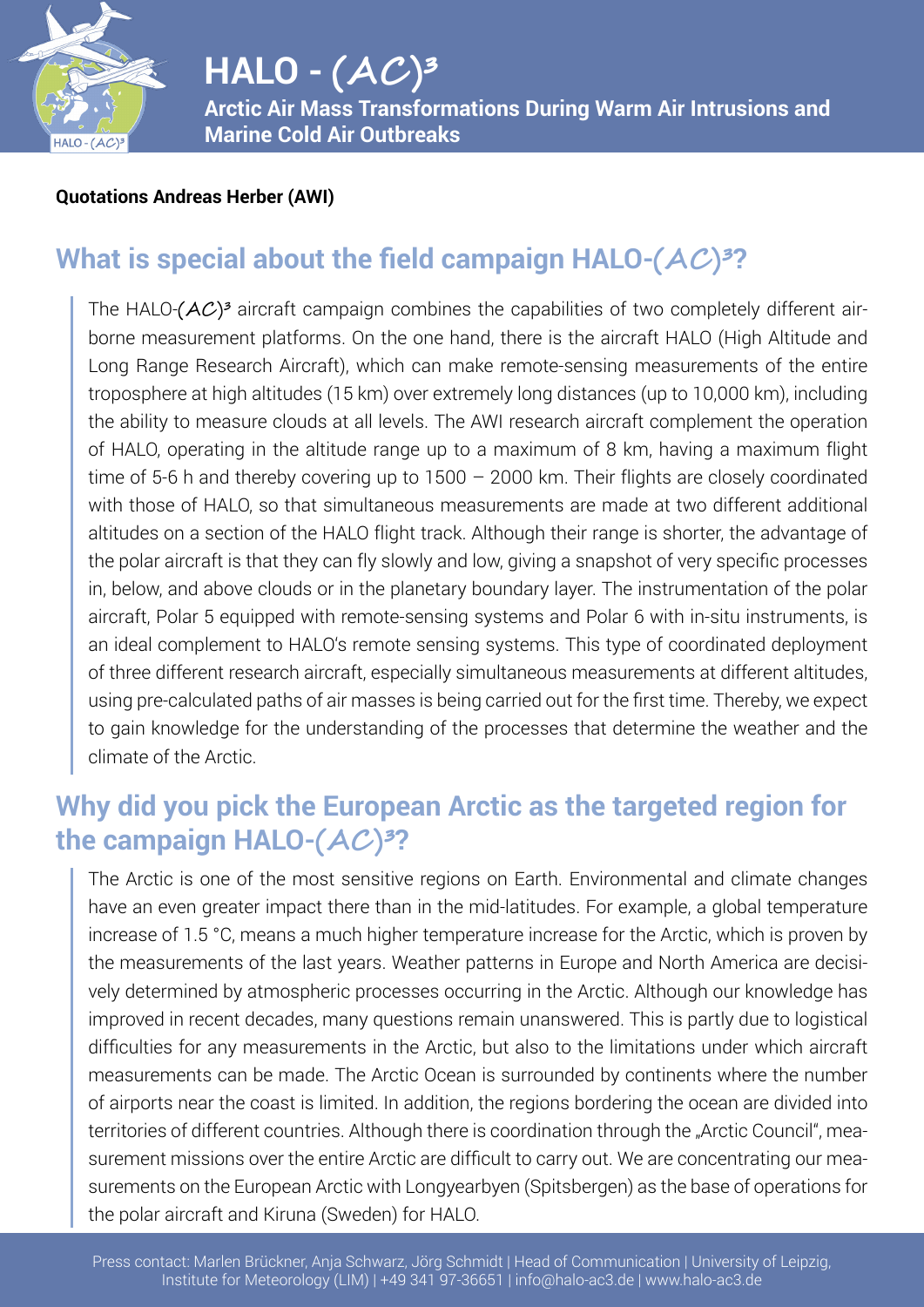

## **HALO - (AC )³**

**Arctic Air Mass Transformations During Warm Air Intrusions and Marine Cold Air Outbreaks**

#### **Which research aircraft are used for the campaign? What is their task?**

In addition to HALO (High Altitude and Long Range Research Aircraft), the AWI research aircraft Polar 5 and Polar 6 are used in the HALO- $(AC)^3$  campaign. The tasks of HALO have already been explained and described. For the campaign, Polar 5 and Polar 6 will also be deployed with complementary instrumentation at different altitudes in coordinated measurement flights. Polar 5 is equipped with a cloud radar, an aerosol lidar and a solar spectrometer for the measurement of aerosol and cloud properties. By means of different spectral radiation sensors and camera systems, the radiation fluxes can be characterized. Furthermore, with the help of a turbulence measurement system, the energy and momentum fluxes in the Arctic boundary layer (atmospheric layer below about 1 km) and of clouds can be recorded. Dropsondes will also be launched from Polar 5, providing information of meteorological structures in the altitude range up to 4 km. In addition to the coordinated flights with HALO, we are interested in the energy and momentum fluxes (transport of kinetic energy of the wind) and the exchange processes in the boundary layer taking into account the surface, such as sea ice, ditches, sea ice edge zone and open ocean. The Polar 6 is equipped with different in-situ measurement systems for the acquisition of aerosol and cloud properties. This includes measurements in Arctic clouds as well as above and below clouds. By measuring directly in the clouds and characterizing special cloud parameters such as particle sizes and shapes as well as detecting different aerosol types and soot, also above and below clouds, the quality of the remotely sensed measurements (by our own aircraft or by satellites) can be assessed. Based on this, the remote-sensing measurements can be calibrated if necessary. The combination of remote-sensing and in-situ measurement systems allows an optimal characterization of aerosol and cloud parameters and represents a crucial added value especially for the further use of data for models and model parameterization. In addition to the coordinated flights of Polar 6 to measure along an air mass and to detect warm air intrusions (WAI) and marine cold air outbreaks (CAO), measurements of the horizontal and vertical distribution of aerosols and black carbon as well as measurements in the Ny-Ålesund area will be performed to better characterize the long-term measurements at a fixed location.

### **Why is the multitude of three research aircraft necessary to achieve the aims of the campaign?**

The coordinated deployment of three aircraft with simultaneous measurements at three different heights in the atmosphere will attempt to track air masses into and out of the Arctic. This will be done primarily with the HALO aircraft, but the simultaneous deployment of the polar aircraft at two other levels of the atmosphere will provide a much better description of the transport processes. A similarly elaborate approach has never been carried out in the Arctic. It may be possible